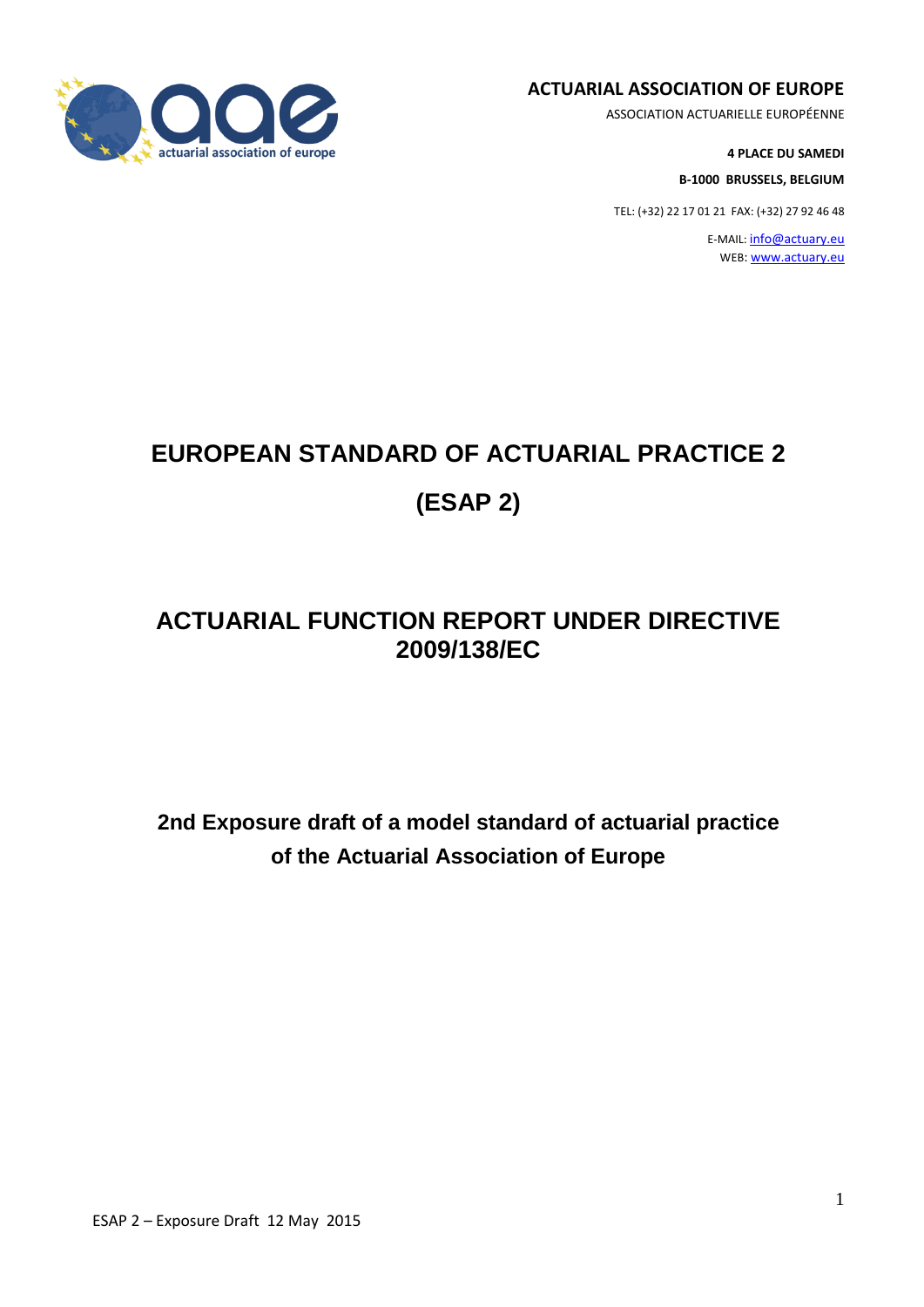# **TABLE OF CONTENTS**

| <b>Section 1</b> | <b>General</b>                                                  | $\overline{4}$   |
|------------------|-----------------------------------------------------------------|------------------|
| 1.1              | Purpose                                                         | $\overline{4}$   |
| 1.2              | Scope                                                           | $\overline{4}$   |
| 1.3              | <b>Underlying Principles</b>                                    | $\overline{4}$   |
| 1.4              | Materiality                                                     | 5                |
| 1.5              | Language                                                        | $\overline{5}$   |
| 1.6              | <b>Cross References</b>                                         | $\sqrt{5}$       |
| 1.7              | <b>Effective Date</b>                                           | 5                |
| <b>Section 2</b> | <b>Definitions</b>                                              | 6                |
| <b>Section 3</b> | <b>Appropriate Practices</b>                                    | 8                |
| 3.1              | <b>General Principles</b>                                       | 8                |
| 3.1.1            | The Actuarial Function Report and its core parts                | $8\,$            |
| 3.1.7            | The Actuarial Function                                          | $\boldsymbol{9}$ |
| 3.1.13           | Content of the Actuarial Function Report                        | $\overline{9}$   |
| 3.1.17           | Feedback on the Actuarial Function Report                       | 9                |
| 3.2              | <b>Technical Provisions</b>                                     | 9                |
| 3.2.1            | Conclusions on adequacy and reliability of Technical Provisions | 9                |
| 3.2.2            | <b>Important Information about Technical Provisions</b>         | 10               |
| 3.2.3            | Disclosure of opening and closing Technical Provisions          | 10               |
| 3.2.4            | Co-ordination of process                                        | 10               |
| 3.2.5            | Sufficiency and quality of data                                 | 10               |
| 3.2.6            | Methods and models                                              | 11               |
| 3.2.7            | Assumptions                                                     | 11               |
| 3.2.8            | Comparing best estimates against experience                     | 12               |
| 3.2.9            | Sensitivity analysis                                            | 12               |
| 3.3              | <b>Opinion on underwriting policy</b>                           | 12               |
| 3.3.1            | Opinion on the overall underwriting policy of the undertaking   | 12               |
| 3.3.2            | Areas of consideration                                          | 13               |
| 3.3.3            | Sufficiency of premiums                                         | 13               |
| 3.3.4.           | <b>Environmental changes</b>                                    | 13               |
| 3.3.5            | Adjustment of premiums                                          | 13               |
| 3.3.6            | Anti-selection                                                  | 13               |
| 3.3.7            | Interrelationships                                              | 14               |
| 3.4              | <b>Opinion on reinsurance arrangements</b>                      | 14               |
| 3.4.1            | Opinion on the adequacy of reinsurance arrangements             | 14               |
| 3.4.2            | Interrelationships                                              | 14               |
| 3.4.3.           | Effectiveness of reinsurance arrangements                       | 15               |
| 3.5              | <b>Contribution to risk management</b>                          | 15               |
|                  |                                                                 |                  |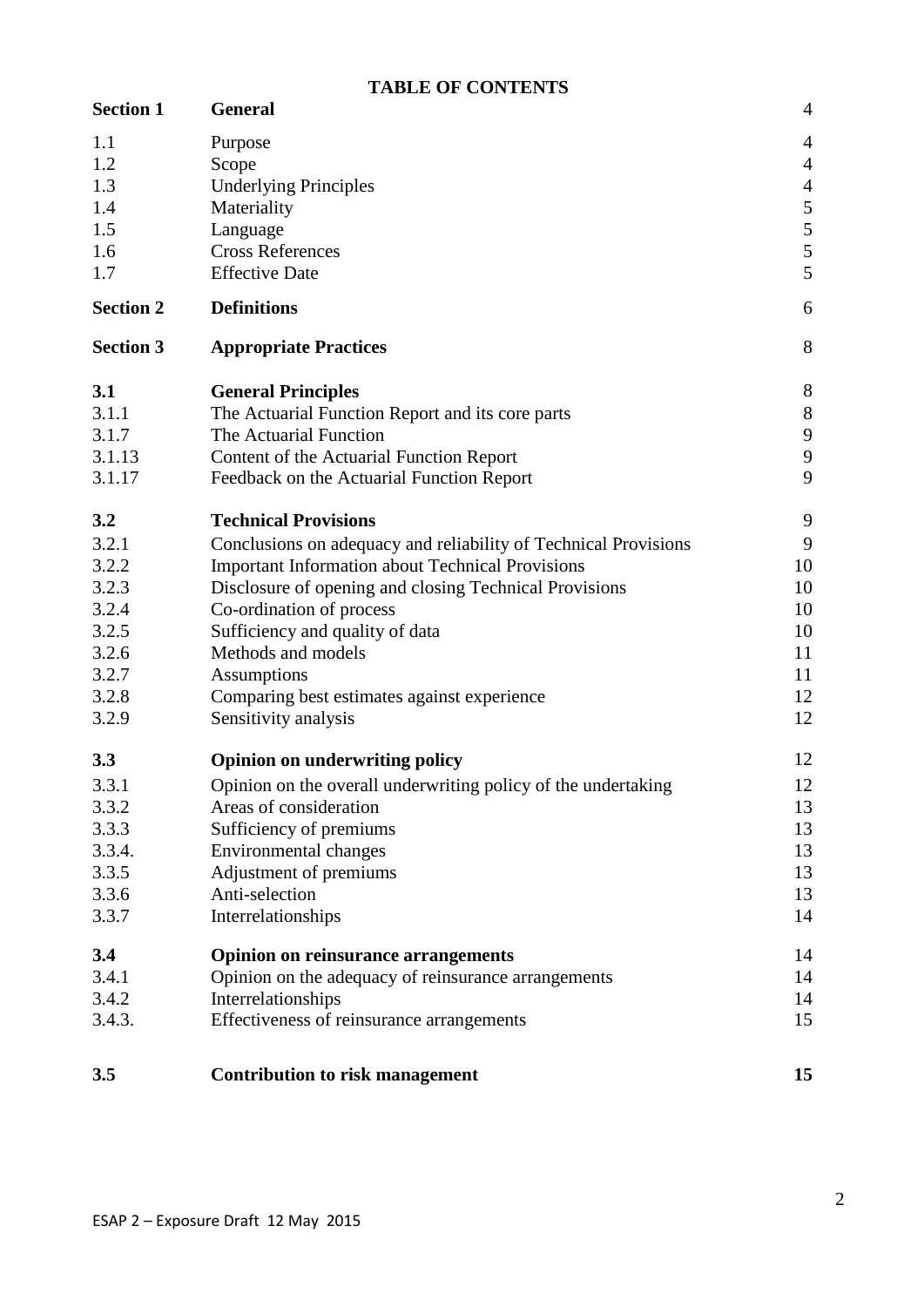# **Preface**

*[Drafting Notes - When an actuarial standard-setting organisation adopts this standard it should:*

- *1. Replace "ESAP 2" throughout the document with the local standard name;*
- *2. Choose the appropriate date in paragraph 1.7.1;*
- *3. Review for, and resolve, any conflicts with local law and code of professional conduct; and*
- *4. Delete this preface (including these drafting notes).]*

This EUROPEAN STANDARD OF ACTUARIAL PRACTICE (ESAP) is a model standard for member associations and other actuarial standard-setting bodies in Europe to consider. ESAP 2 is not binding upon an **actuary** unless the **actuary** states that some or all of the work has been performed in compliance with this ESAP or an association of which the **actuary** is a member adopts it (or a modification of it) as a mandatory standard of practice.

- 1. The ACTUARIAL ASSOCIATION OF EUROPE (AAE) encourages relevant actuarial standard-setting bodies in Europe to consider adopting ESAP 2 as a standard with or without modification, endorsing ESAP 2 as a standard or adapting one or more existing standards to embody the principles of this ESAP. Such an adopted standard (rather than ESAP 2) is binding on those actuaries who are subject to such body's standards, except as otherwise directed by such body (for example with respect to cross-border work).
- 2. When the standard is translated, the adopting body should select three verbs that embody the concepts of "must", "should", and "may", even if such verbs are not the literal translation of "must", "should", and "may".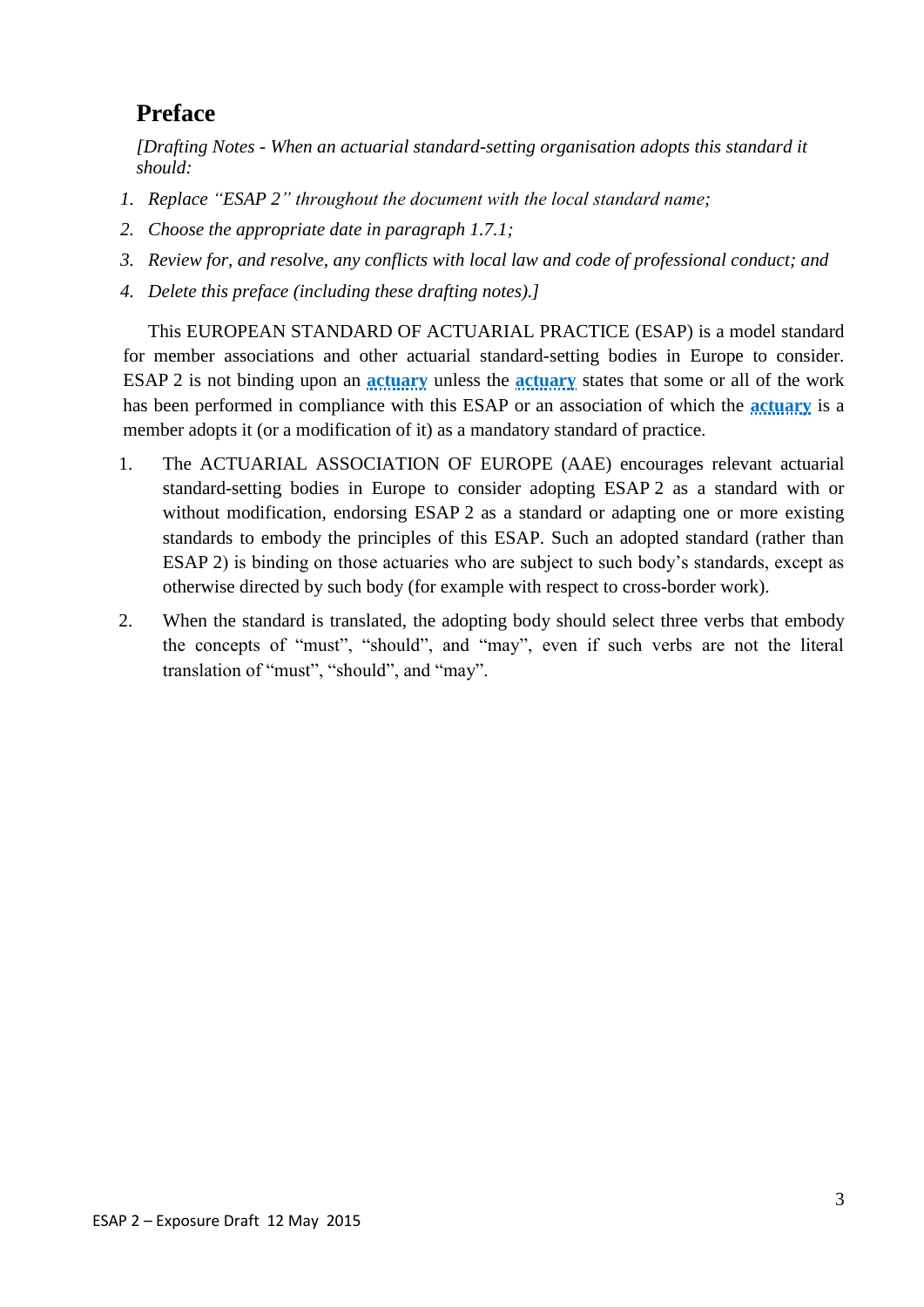# **Section 1. General**

# **1.1. Purpose**

- 1.1.1 This EUROPEAN STANDARD OF ACTUARIAL PRACTICE 2 (ESAP 2) provides guidance to **actuaries** when issuing an **Actuarial Function Report** (**AFR**) in connection with an **undertaking**'s compliance with the reporting requirements in Article 48 (1) of the **Solvency II Directive** and in paragraph 8 of Article 272 of the Commission delegated regulation (EU) 2015/35.
- 1.1.2 The purpose of ESAP 2 is that the **intended users** of the **AFR** should be able to place a high degree of reliance on the report, its relevance, transparency of assumptions, completeness and comprehensibility, including the communication of any uncertainty inherent in the results stated in the report. In particular it does this by ensuring that the **AFR**
	- includes sufficient information to enable **intended users** to judge the relevance of the contents of the **AFR**;
	- includes sufficient information to enable **intended users** to understand the implications of the contents of the **AFR**; and
	- such information is presented in a clear and comprehensible manner.
- 1.1.3 This standard will contribute to ensuring consistent, efficient and effective practices within the **Actuarial Function (AF)** across **undertakings** in the European Union concerning the preparation of the **AFR**. This will strengthen and contribute towards harmonised and consistent application of EU legislation.

#### **1.2 Scope**

- 1.2.1 This ESAP applies to **actuaries** performing **actuarial services** when issuing an **AFR** in connection with an **undertaking**'s compliance with Article 48 (1) of the **Solvency II Directive** and paragraph 8 of Article 272 of the Commission delegated regulation (EU) 2015/35.
- 1.2.2 ESAP 2 assumes that **actuaries** will also comply with ESAP1, approved as a model standard by the AAE on […].

# **1.3 Underlying Principles**

- 1.3.1 This ESAP is based on four principles, which should be borne in mind in any assessment of compliance with this ESAP.
- 1.3.2 **Principle 1**: **Actuarial services** related to the **AFR** must be carried out consistently with Solvency II regulations and guidelines.
- 1.3.3 **Principle 2**: **Actuarial services** related to the **AFR** should be carried out in a way which is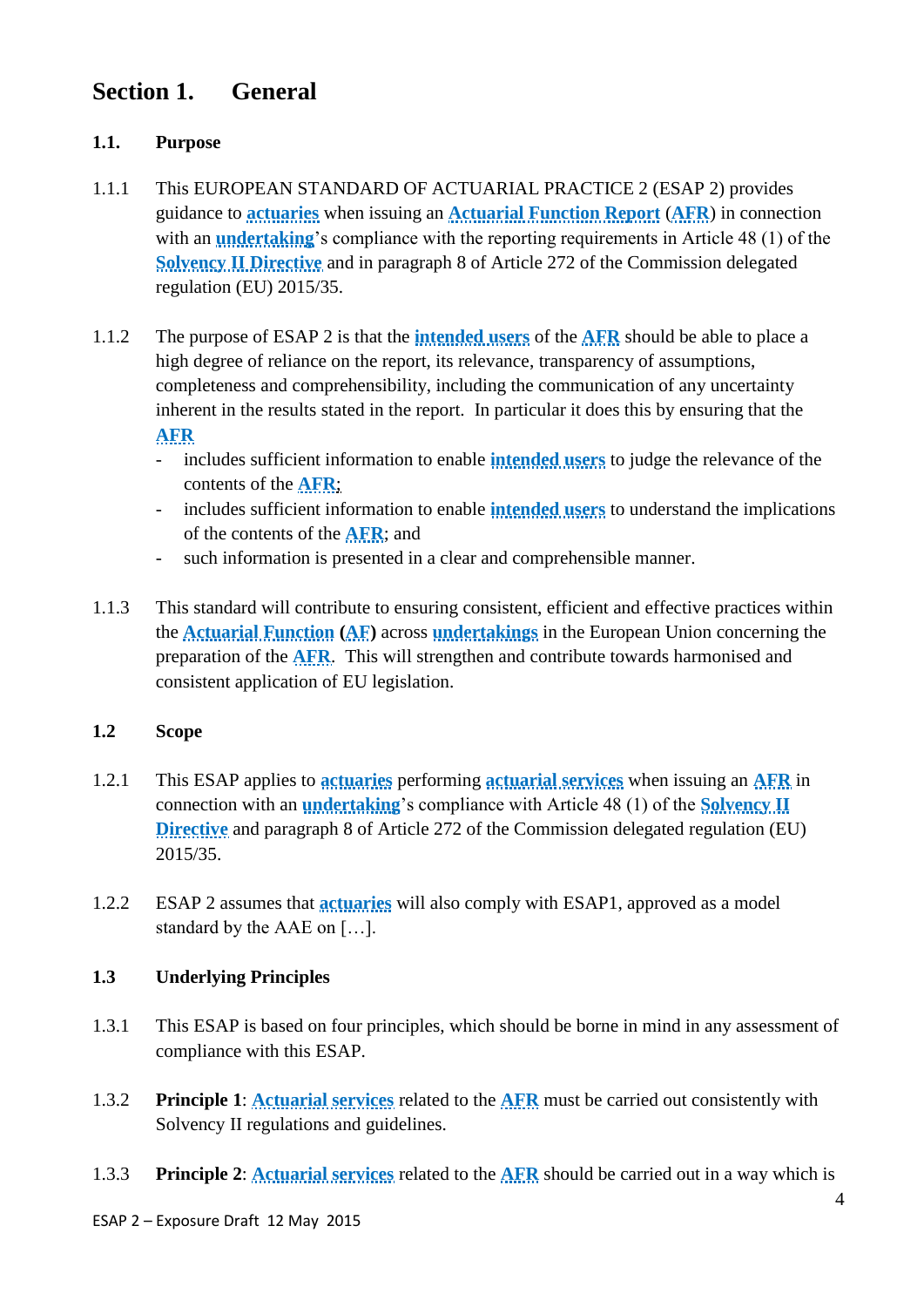proportional to the nature, scale and complexity of the underlying risks of the **undertaking**. (Principle of Proportionality)

- 1.3.4 **Principle 3**: **Actuarial services** related to the **AFR** should be consistent with the code of professional conduct of the actuarial profession and with any applicable general actuarial standards.
- 1.3.5 **Principle 4**: The **AFR** should be structured according to the needs of the **intended users**, in particular the Administrative, Management or Supervisory Body (**AMSB**).

# **1.4 Materiality**

1.4.1 A failure to follow the principles in this standard need not be considered a departure if it does not have a **material** effect. The contents of this standard should be read in that context, even where the term **material** is not explicitly used or where the word "must" is used.

# **1.5 Language**

- 1.5.1 Some of the language used in all ESAPs is intended to be interpreted in a very specific way in the context of a decision of the **actuary**. In particular, the following verbs are to be understood to convey the actions or reactions indicated:
	- "must" means that the indicated action is mandatory and failure to follow the indicated action will constitute a departure from this ESAP.
	- "should" (or "shall") means that, under normal circumstances, the **actuary** is expected to follow the indicated action, unless to do so would produce a result that would be inappropriate or would potentially mislead the **intended users** of the **actuarial services**. If the indicated action is not followed, the **actuary** should disclose that fact and provide the reason for not following the indicated action.
	- "may" means that the indicated action is not required, nor even necessarily expected, but in certain circumstances is an appropriate activity, possibly among other alternatives. Note that "might" is not used as a synonym for "may", but rather with its normal meaning.
- 1.5.2 This document uses various expressions whose precise meaning is defined in section 2. Words and expressions which are included in section 2 are shown in **bold** elsewhere in the document. Headings are shown in bold whether or not they contain defined terms.

# **1.6 Cross references**

1.6.1 When this standard refers to the content of another document, the reference relates to the referenced document as it is effective on the adoption date as shown on the cover page of this ESAP. The referenced document may be amended, restated, revoked or replaced after the adoption date. In such case, the **actuary** should consider the extent the modification is applicable and appropriate to the guidance in this ESAP.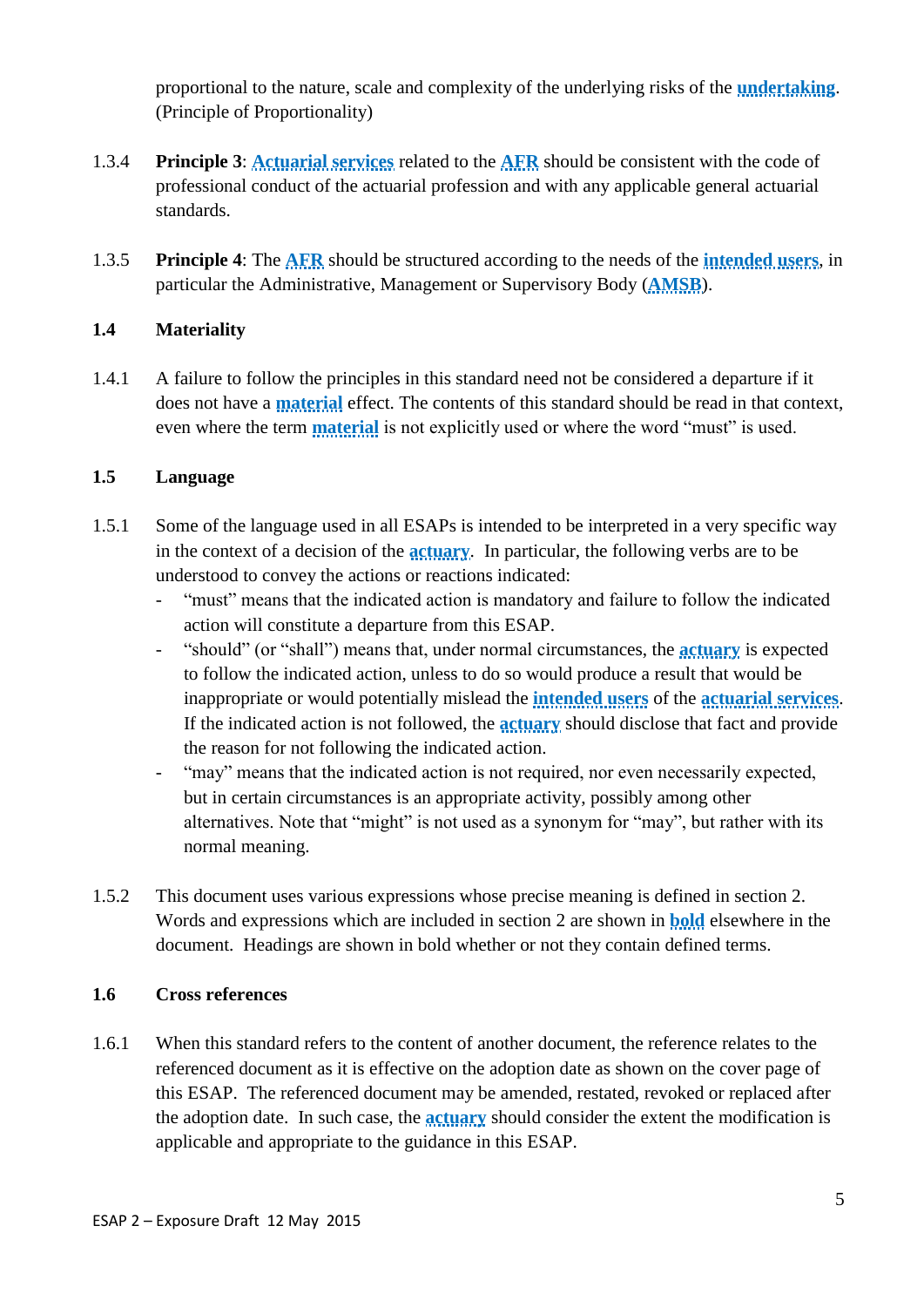#### **1.7 Effective Date**

1.7.1. This standard applies to **actuarial services** relating to an **Actuarial Function Report** completed after [Date<sup>1</sup>].

# **Section 2. Definitions**

The terms below are defined for use in this ESAP.

- **2.1 Actuarial Function (AF)** An administrative capacity to undertake the particular governance tasks described in Article 48 of the **Solvency II Directive**.
- **2.2 Actuarial Function Report (AFR)** The report from the **Actuarial Function** to the **AMSB** in accordance with Article 48 of the **Solvency II Directive** and associated regulations, standards and guidelines.
- **2.3 Actuary** An individual member of one of the member associations of the Actuarial Association of Europe.
- **2.4 Actuarial services** Services, based upon actuarial considerations, provided to **intended users** that may include the rendering of advice, recommendations, findings or opinions.
- **2.5 Actuarial Standard -** A statement of behaviour expected of actuaries operating within a specified context issued in general by one of the professional associations of actuaries or in some jurisdictions by institutions independent from the actuarial profession.
- **2.6 AF - Actuarial Function**
- **2.7 AFR Actuarial Function Report**
- **2.8 AMSB** Administrative, management or supervisory body
- **2.9 Conflict of Interest** Occurs when an individual or organisation is involved in multiple interests, one of which could possibly corrupt the motivation for an act in the other or result in work which is not, or is not perceived to be, objective and impartial.
- **2.10 Data -** Data means all types of quantitative and qualitative information.
- **2.11 Intended user** Any legal or natural person (usually including the principal) whom the **actuary** intends, at the time the **actuary** performs the **actuarial services,** to use the report.
- **2.12 Material** Matters are **material** if they could, individually or collectively, influence the

l

 $1$  Date to be inserted by standard-setter adopting or endorsing this ESAP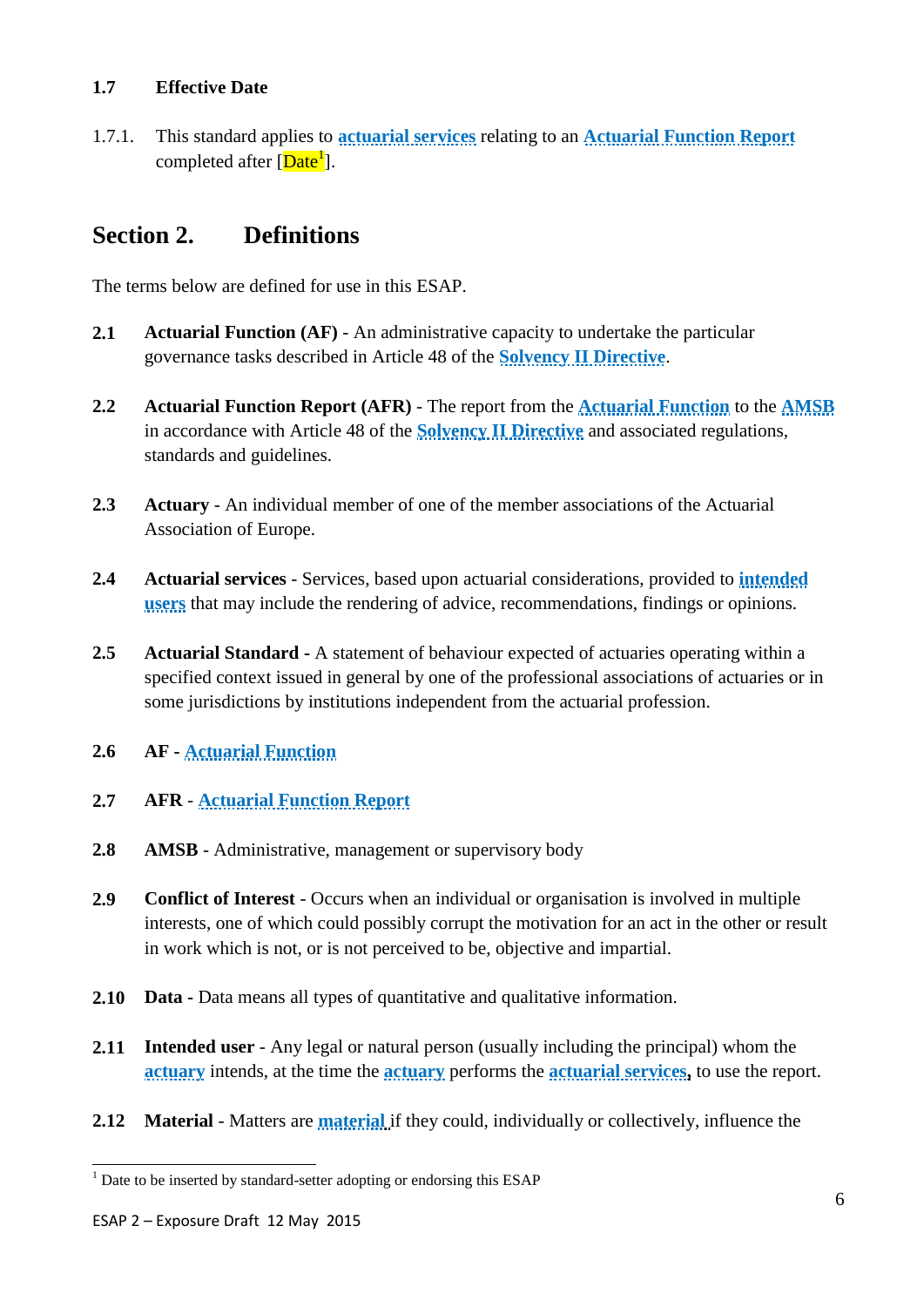decisions to be taken by **intended users** on the basis of the relevant information given. Assessing whether something is **material** is a matter of reasonable judgement which recommends consideration of the **intended users** and the context in which the work is performed and reported (similarly **materiality**).

- **2.13 Model** A simplified representation of some aspect of the world. A **model** is defined by a specification which describes the matters that should be represented and the inputs and the relationships between them, implemented through a set of mathematical formulae and algorithms, and realised by using an implementation to produce a set of outputs from inputs in the form of data and assumptions, usually involving judgement of the **actuary**.
- **2.14 Professional Judgement –** The judgement of the actuary based on actuarial training and experience.
- **2.15 Solvency II Directive** Directive 2009/138/EC
- **2.16 Solvency II principles** The provisions contained in the **Solvency II Directive** and the associated regulations, standards and guidelines.
- **2.17 Special Purpose Vehicle (SPV)** A **special purpose vehicle** (**SPV**) means any undertaking, whether incorporated or not, other than an existing insurance or reinsurance **undertaking**, which assumes risks from insurance or reinsurance **undertakings** and which fully funds its exposure to such risks through the proceeds of a debt issuance or any other financing mechanism where the repayment rights of the providers of such debt or financing mechanism are subordinated to the reinsurance obligations of such an undertaking.
- **2.18 Technical Provisions** The technical provisions of an **undertaking** calculated under the valuation principles of the **Solvency II Directive** (Articles 75 to 86).
- **2.19 Undertaking** An insurance or reinsurance **undertaking** which has received authorisation to carry out the business of insurance or reinsurance in accordance with Article 14 of the **Solvency II Directive.**
- **2.20 Underwriting** The process of defining, evaluating and pricing insurance or reinsurance risks, including the acceptance or rejection of insurance or reinsurance obligations.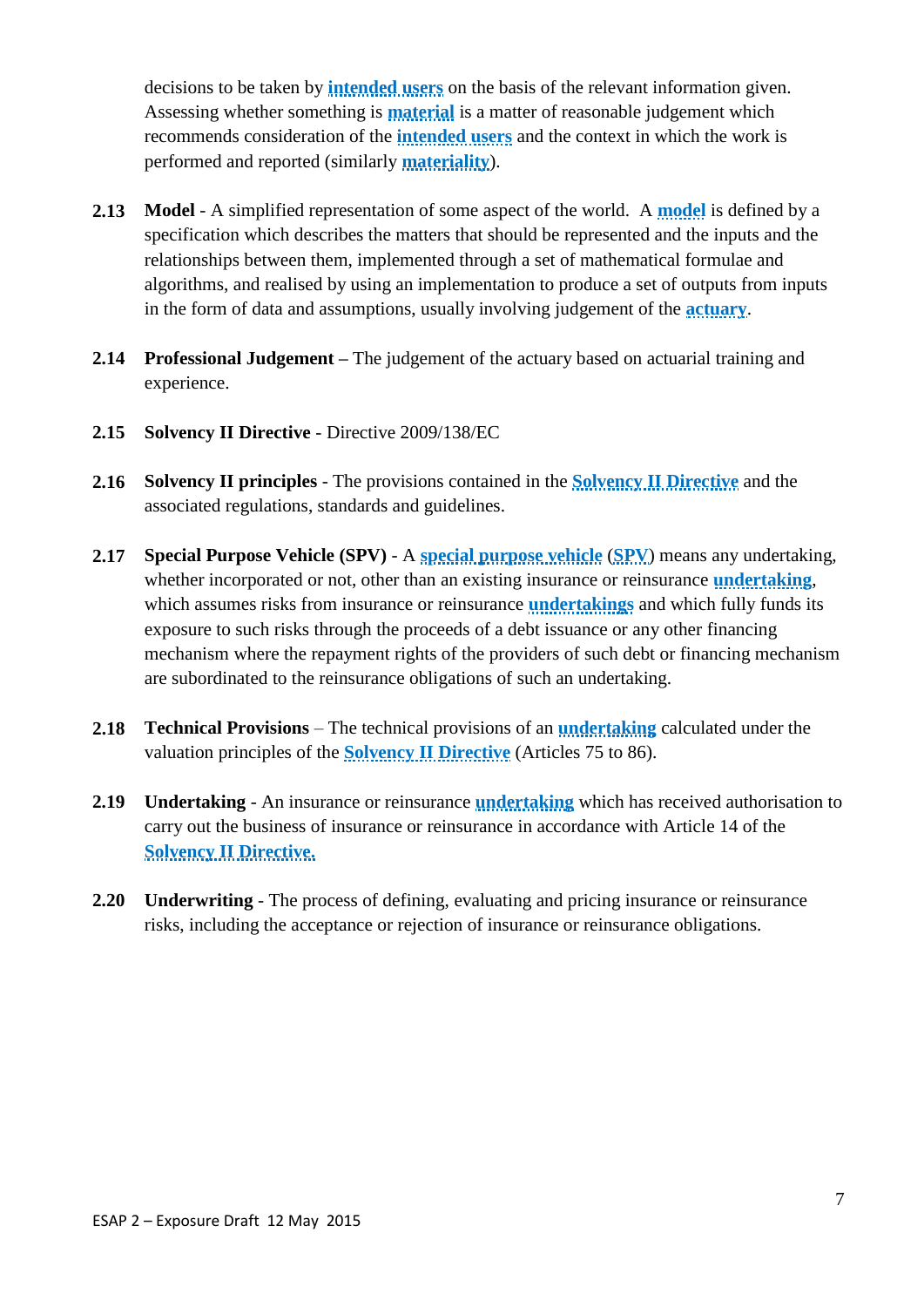# **Section 3. Appropriate Practices**

# **3.1 General principles**

### **THE ACTUARIAL FUNCTION REPORT and its CORE PARTS**

- 3.1.1 The **Actuarial Function (AF)** must produce a written report (the **Actuarial Function Report** (**AFR**)) to be submitted to the administrative, management or supervisory body (**AMSB**), at least annually. The actuary should consider that the **intended user** is the **AMSB** but may also include other functions of the **undertaking** or any related **undertaking** and the relevant supervisory authorities.
- 3.1.2 The **AFR** should have a form, structure, style, level of detail and content which is appropriate to the particular circumstances, taking into account the **intended users**. This may lead to an **AFR** consisting of several component reports focusing on specific content which may be provided to the **AMSB** separately and at different points of time.
- 3.1.3 The **AFR** must express a conclusion from the **AF** on the adequacy and reliability of the **Technical Provisions** as per section 3.2 of this standard.
- 3.1.4 The **AFR** must express an opinion on the overall **underwriting** policy of the **undertaking** as per section 3.3 of this standard.
- 3.1.5 The **AFR** must express an opinion on the adequacy of reinsurance arrangements as per section 3.4 of this standard.

#### 3.1.6 The **AFR** should:

(a) state which Actuarial Standards apply to the work that has been carried out and whether the work complies with those Actuarial Standards;

(b) state which Actuarial Standards apply to the **AFR** and whether the **AFR** complies with those Actuarial Standards; and

(c) give particulars of any **material** departures from the Actuarial Standards referred to in (a) and (b) above.

#### **THE ACTUARIAL FUNCTION**

- 3.1.7 The **AFR** must document a summary of all major tasks that have been undertaken by the **AF** and their results.
- 3.1.8 The **AFR** should include a description of the main responsibilities of the **AF** and any tasks which are not required by the **Solvency II principles**. In particular it should be stated if the responsibilities and tasks of the **AF** are located at an **undertaking** or group level.
- 3.1.9 The **AFR** should set out information identifying relevant **conflicts of interest** and describing how they have been managed.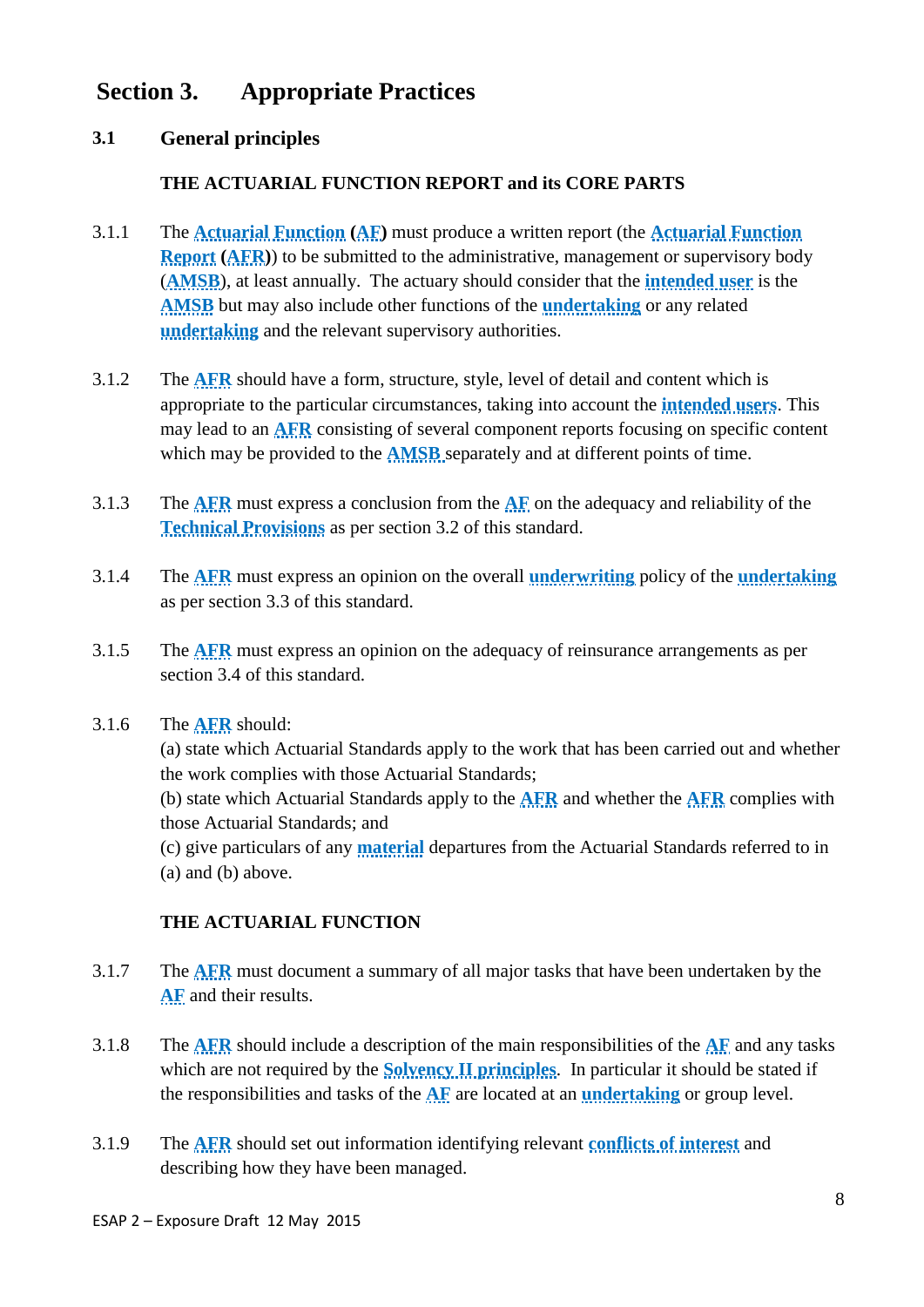- 3.1.10 In applying 3.3 and 4.2.3.f of ESAP1 the **AF** should disclose any **material** reliance on other work and how the **AF** gained assurance on the reliability of the other work.
- 3.1.11 The **AFR** must identify the individuals responsible for writing the **AFR** and, if applicable, the person taking overall responsibility for its production.
- 3.1.12 The **AFR** may provide information to demonstrate that each of the contributors to the **AFR**, and, if applicable, the individual taking overall responsibility for the **AFR**, has the relevant knowledge and experience to fulfil the role.

#### **CONTENT OF THE ACTUARIAL FUNCTION REPORT**

- 3.1.13 The **AFR** must clearly identify any deficiencies and give recommendations as to how such deficiencies should be remedied.
- 3.1.14 The **AFR** should include sufficient information and discussion about each area covered so as to enable the **AMSB** to judge its implications.
- 3.1.15 The **AF** should consider the preference of the **undertaking**'s **AMSB** on depth of reporting and on the potential inclusion of additional topics in the **AFR**.
- 3.1.16 The **AFR** should summarize the key data used to reach the opinions expressed and should draw attention to any **material** areas of uncertainty and their sources, and also to any **material professional judgement** made in the assessments by the **AF**.

#### **FEEDBACK ON THE ACTUARIAL FUNCTION REPORT**

- 3.1.17 After submission of an **AFR** the **AF** should seek feedback from the **AMSB** on the contents of the report.
- 3.1.18 Details of whether recommendations in the **AFR** have been accepted, and, if so, on progress towards implementation, should be summarised in the next **AFR**.

#### **3.2 Technical Provisions**

#### **3.2.1 Conclusions on adequacy and reliability of Technical Provisions**

3.2.1.1 The **AFR** must clearly state the conclusions of the **AF** with regard to its analysis of the adequacy and reliability of the **Technical Provisions**. The conclusions should include any concerns the **AF** has in this regard and identify **material** shortcomings or deficiencies with recommendations as to how these could be remedied.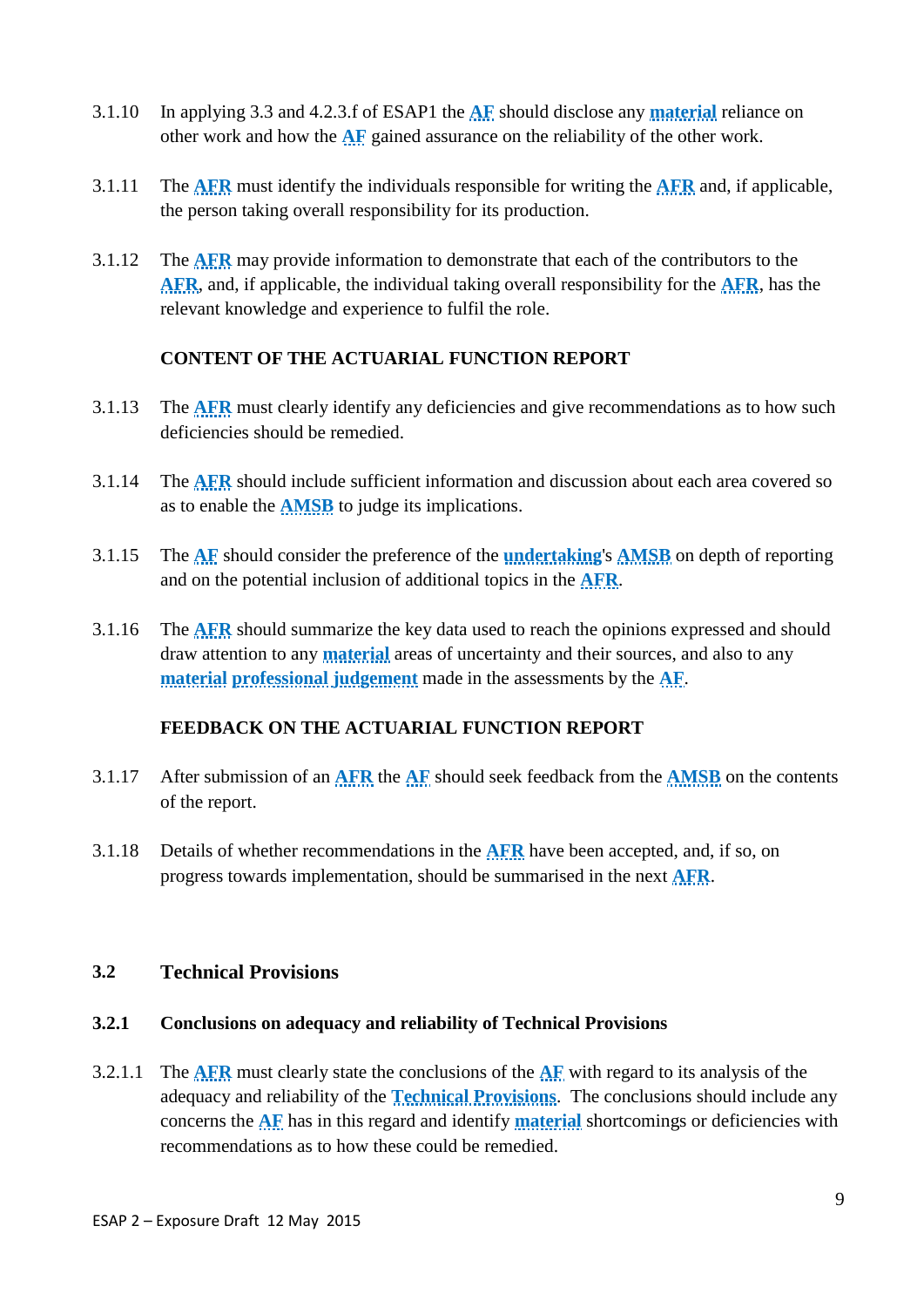- 3.2.1.2 The **AFR** should include the results of an assessment whether the **Technical Provisions** have been calculated in accordance with Articles 75 to 86 of the **Solvency II Directive** and advise if any changes are necessary in order to achieve compliance.
- 3.2.1.3 The **AFR** must clearly state the sources and degree of uncertainty the **AF** has assessed in relation to the estimates made in the calculation of the **Technical Provisions**. The **AFR** should explain the potential sources of uncertainty and, where appropriate, illustrate uncertainty by reference to possible scenarios.

#### **3.2.2 Important information about Technical Provisions**

- 3.2.2.1 The **AF** should ensure that the factors which have a **material** impact on the amount of **Technical Provisions**, including risk drivers and assumptions, are made clear in the **AFR**.
- 3.2.2.2 In particular the **AFR** should draw attention to any **material** judgements made in the calculation of **Technical Provisions**.

#### **3.2.3 Disclosure of opening and closing Technical Provisions**

3.2.3.1 The **AFR** should disclose the opening and closing **Technical Provisions**, split, to the extent possible, between best estimate and risk margin. A commentary on the main items of movement should be provided.

#### **3.2.4 Co-ordination of process**

3.2.4.1 The **AFR** should include a broad overview of the overall process employed in respect of the calculation of the **Technical Provisions**.

#### **3.2.5 Sufficiency and quality of data**

- 3.2.5.1 The **AFR** must include an overview of the controls surrounding the data used in the calculation of **Technical Provisions** and an explanation of how the **AF** is comfortable that the data is appropriate, accurate, reliable and complete.
- 3.2.5.2 The **AFR** must identify any **material** uncertainties or limitations in the data and outline the approach taken to these in the context of the calculation of **Technical Provisions**. Limitations might include, but are not restricted to, its fitness for purpose, consistency over time, timeliness, information technology systems, availability of individual policy data and of historical data.
- 3.2.5.3 The **AFR** should give an overview of the business covered by the **Technical Provisions**, the split of data into homogeneous risk groups and how this split has been assessed for appropriateness in relation to the underlying risks of the **undertaking**.
- 3.2.5.4 The **AFR** should consider relevant information provided by financial markets and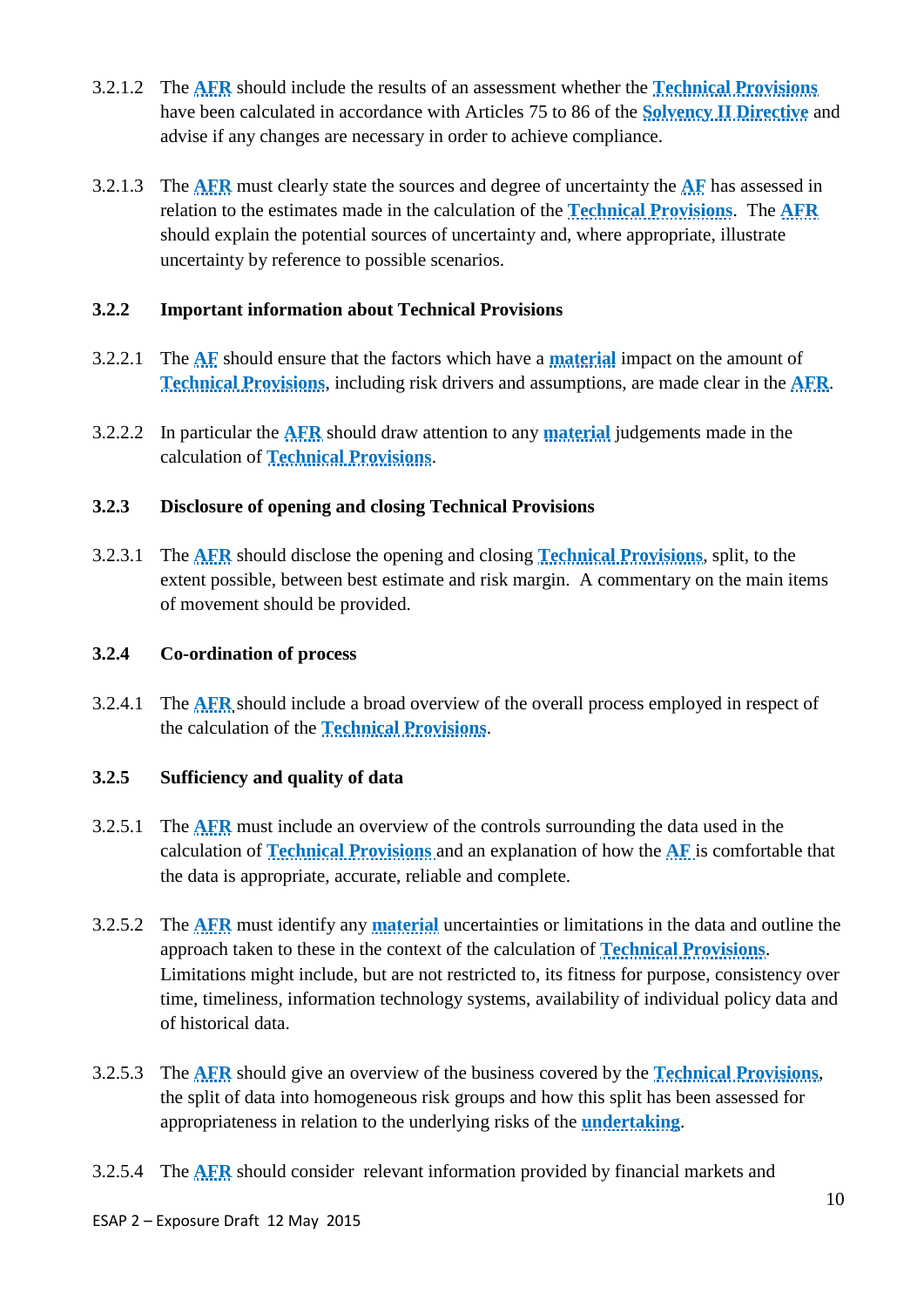generally available data on **underwriting** risks and explain how it is integrated into the assessment of the **Technical Provisions**.

#### **3.2.6 Methods and models**

- 3.2.6.1 The **AFR** must provide an overview about how the appropriateness of the methods and **models** used in the calculation of the **Technical Provisions** has been assessed with regard to the main drivers of risk, the specific lines of business of the **undertaking** and the way in which it is being managed.
- 3.2.6.2 The **AFR** should draw attention to any unusual or non-standard methods which have been used. This should include, where appropriate, an overview of the methods used to calculate **Technical Provisions** including a description of the rationale for the choice of the method.
- 3.2.6.3 The **AFR** should include, where appropriate, an overview of the methods used to calculate **Technical Provisions** in respect of contracts where the insufficiency of the data has prevented the application of a reliable actuarial method, specifically those cases referred to in Article 82 of the **Solvency II Directive**. The **AFR** should include an assessment of the appropriateness of the approximations used in the calculations of **Technical Provisions** for such contracts.
- 3.2.6.4 The **AFR** must include an assessment of the appropriateness of the methods and **models** used in the calculation of options and guarantees included in insurance or reinsurance contracts.
- 3.2.6.5 The **AFR** should indicate if the **AF** assesses that the information technology systems used in the calculation of technical provisions not sufficiently support the actuarial and statistical procedures.
- 3.2.6.6 Where the calculation of **Technical Provisions** depends on multiple methods or **models**, the **AFR** should make reference to any **material** differences between these methods or **models** and what allowance has been made in respect of these differences.
- 3.2.6.7 The **AFR** should disclose and justify any **material** changes in methods from those used in the previous **AFR** and quantify the effect on the **Technical Provisions**.

#### **3.2.7 Assumptions**

- 3.2.7.1 The **AFR** must include a description of how the appropriateness of the data and methods used to determine the assumptions underlying the **Technical Provisions** have been assessed
- 3.2.7.2 The **AFR** should disclose the key assumptions underlying the calculation of the **Technical Provisions** and explain their appropriateness in relation to the main drivers of risk likely to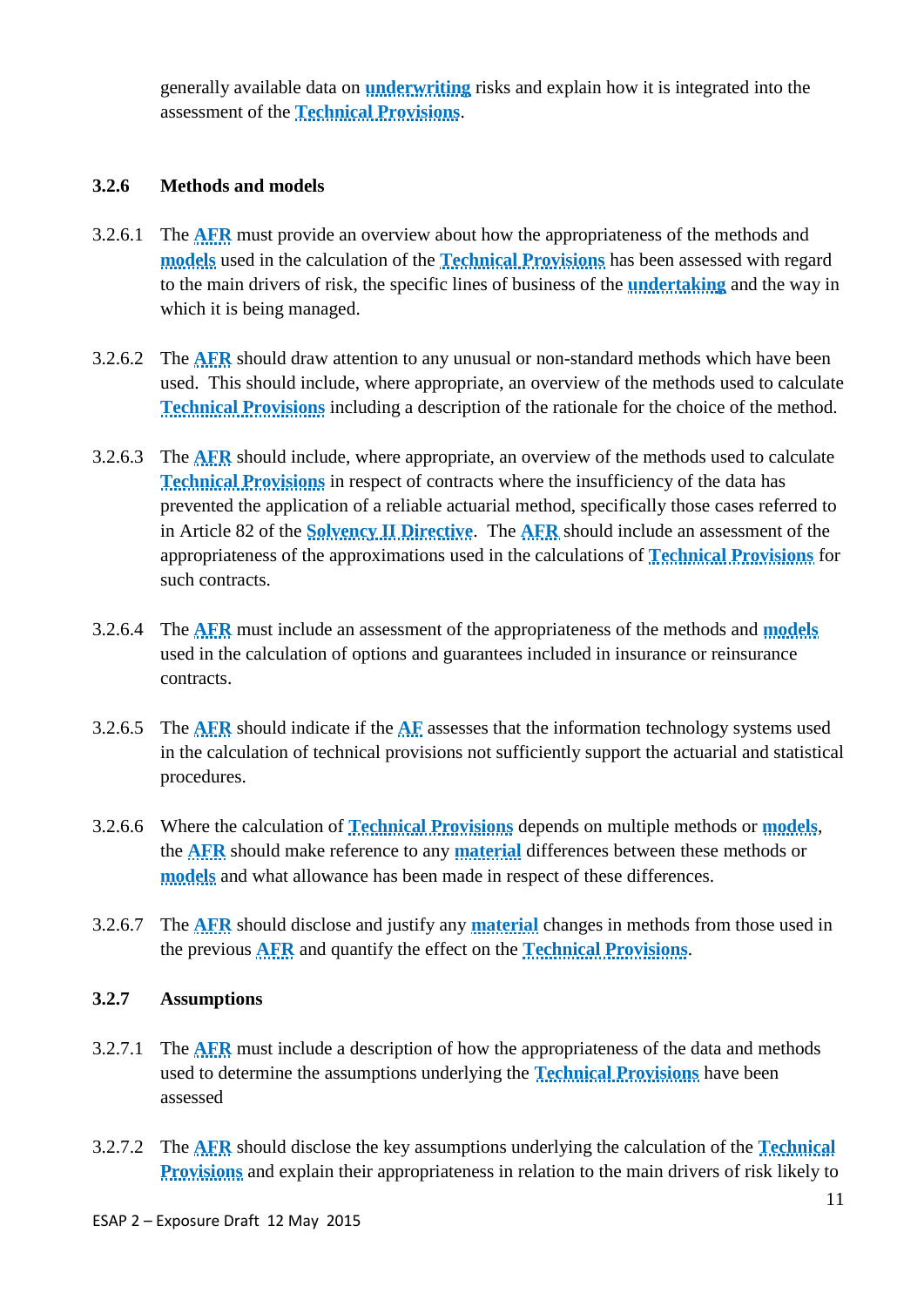affect the insurance or reinsurance obligations of the **undertaking**.

- 3.2.7.3 The **AFR** should disclose any **material** changes made to the assumptions used compared to the previous **AFR.**
- 3.2.7.4 The **AFR** should disclose its assessment of the appropriateness of **material** judgements made in the determination of assumptions. These may include, but are not restricted to, assumptions or interpretations made in relation to the following:
	- contractual options and guarantees;
	- policyholder behaviour;
	- future management actions;
	- amounts recoverable from counterparties;
	- areas of future discretion exercised by the **undertaking** which might impact its insurance or reinsurance obligations; and
	- obligations which might exist over and above contractual obligations.

#### **3.2.8 Comparing best estimates against experience**

- 3.2.8.1 The **AFR** must include an overview of the process used to compare best estimates against actual experience and draw attention to any concerns the **AF** has in regard to the effectiveness of this process.
- 3.2.8.2 The **AFR** should disclose the findings of the **AF**'s review of the quality of past best estimates and the conclusions from this in relation to the appropriateness of data, methods or assumptions used in the calculation of the **Technical Provisions**. In reviewing the quality of past estimates, the **AFR** should draw attention to those areas where actual experience has deviated in a **material** way from the assumptions made and provide a commentary in this regard. It may assist understanding if this commentary distinguishes between deviations which are judged to arise from volatility of the underlying experience and those which are viewed as relevant to the appropriateness of the data, methods or assumptions used. The **AFR** should disclose any **material** judgement when such a distinction is made.

#### **3.2.9 Sensitivity analysis**

3.2.9.1 The **AFR** must report on the results of an analysis of the sensitivity of the **Technical Provisions** to each of the major risks underlying the obligations which are covered in the **Technical Provisions**.

#### **3.3 Opinion on underwriting policy**

#### **3.3.1 Opinion on the overall underwriting policy of the undertaking**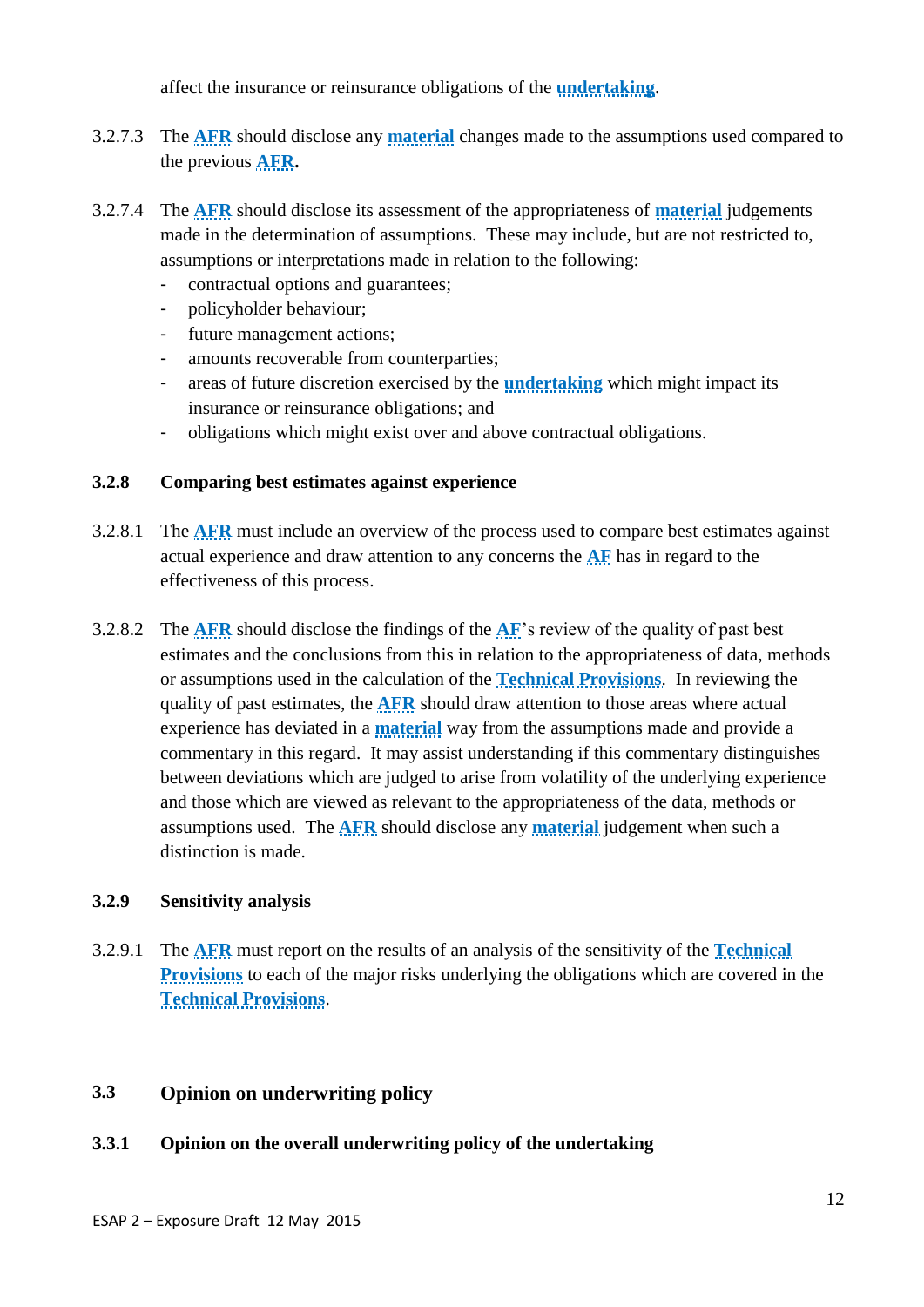- 3.3.1.1 The **AFR** must express an opinion on the overall **underwriting** policy of the **undertaking**.
- 3.3.1.2 The **AFR** should set out how the **AF** has arrived at its opinion on the overall **underwriting** policy of the **undertaking**.
- 3.3.1.3 The **AFR** should explain any concerns which the **AF** may have as to the suitability of the overall **underwriting** policy.
- 3.3.1.4 The **AFR** should outline recommendations to remedy any deficiencies the **AF** has identified in relation to the overall **underwriting** policy.

#### **3.3.2 Areas of consideration**

3.3.2.1 An assessment of the suitability of the overall **underwriting** policy should at least include the areas set out in 3.3.3 –3.3.7 of this ESAP.

### **3.3.3 Sufficiency of premiums**

3.3.3.1 The **AFR** must conclude whether the premiums are expected to be sufficient in the light of the operation of the **underwriting** policy. The assessment must take into consideration the impact of the underlying risks (including **underwriting** risks) to which the business is exposed and the impact on the sufficiency of premiums of options and guarantees included in insurance and reinsurance contracts.

# **3.3.4 Environmental Changes**

3.3.4.1 The **AFR** should describe the external environmental factors which have the potential to influence the profitability of new business. These factors might include inflation, legal risk and changes in the market in which the **undertaking** operates affecting business volumes and business mix.

# **3.3.5 Adjustments to Premiums**

3.3.5.1 For products where premiums may be adjusted in response to experience, the **AFR** must comment on the effect of systems which adjust the premiums policy-holders pay upwards or downwards depending on their claims history (bonus-malus systems) or similar systems, implemented in specific homogeneous risk groups.

#### **3.3.6 Anti-selection**

3.3.6.1 The **AFR** must include the **AF**s conclusions concerning anti-selection risks within the **undertaking**'s portfolio of contracts if these risks might have an adverse impact on the **Technical Provisions** or sufficiency of premiums. The **AFR** should outline the **AF**'s recommendations for improvements to the **underwriting** policy which might mitigate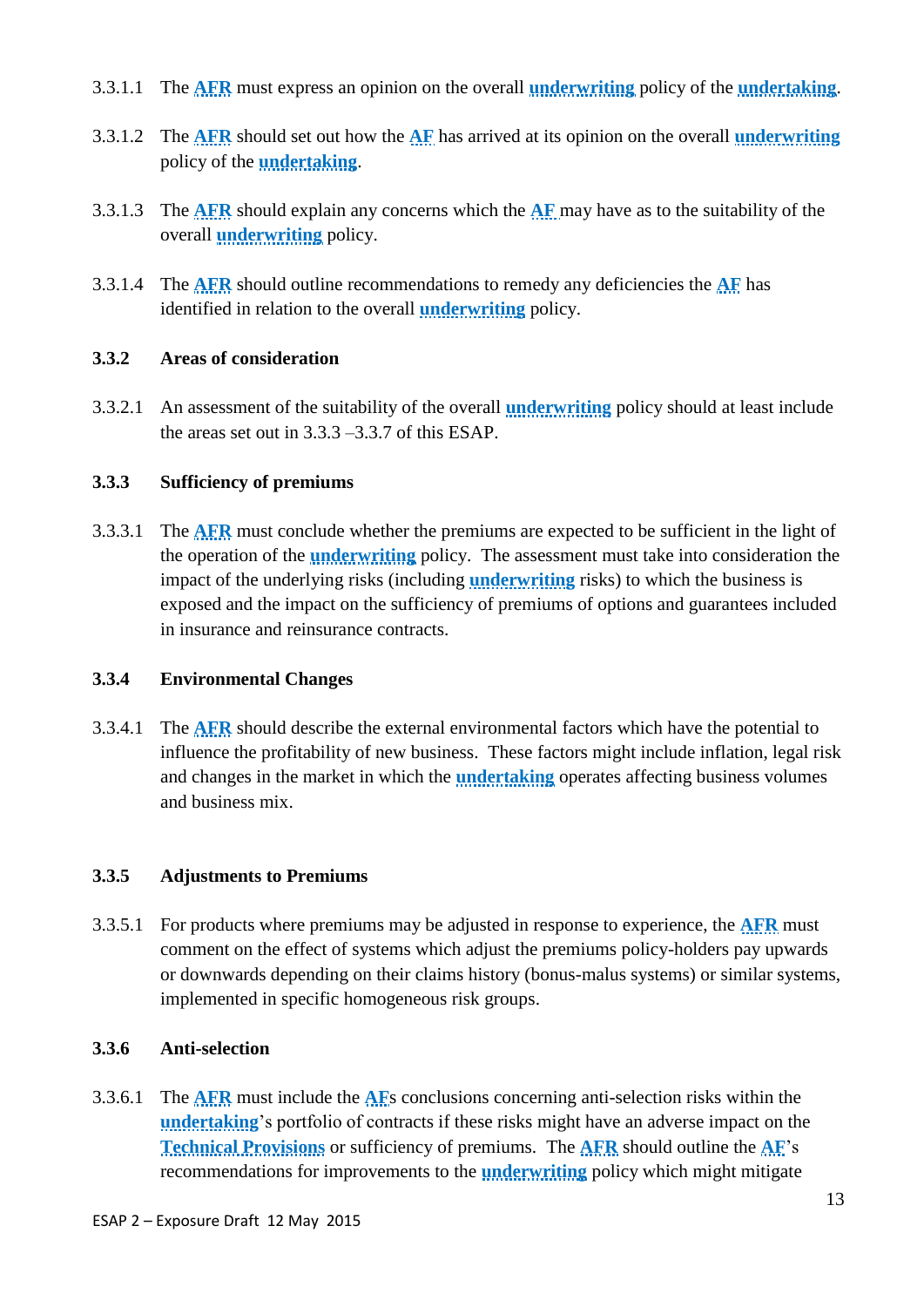these risks.

### **3.3.7 Interrelationships**

- 3.3.7.1 The **AFR** should outline the extent to which the overall **underwriting** policy of the **undertaking** is not consistent with other policies of the **undertaking**.
- 3.3.7.2 This should at least include an assessment of the consistency with the risk appetite, risk profile, the reinsurance arrangements and the **Technical Provisions** of the **undertaking**.

#### **3.4 Opinion on reinsurance arrangements**

#### **3.4.1 Opinion on the adequacy of reinsurance arrangements**

- 3.4.1.1 The **AFR** must express an opinion on the adequacy of the reinsurance arrangements.
- 3.4.1.2 The **AFR** should explain any concerns which the **AF** may have concerning the adequacy of the reinsurance arrangements.
- 3.4.1.3 In case that the **AF** identifies deficiencies the **AFR** should outline recommendations to improve the reinsurance arrangements, including actions which might be taken to:
	- eliminate inconsistencies in reinsurance coverage;
	- reduce the risk of non-performance by reinsurance counterparties; and
	- extend coverage of **material** risks.
- 3.4.1.4 The **AFR** should set out how the **AF** has arrived at its opinion.

#### **3.4.2 Interrelationships**

- 3.4.2.1 The **AFR** should outline the extent to which the reinsurance arrangements of the **undertaking** are not consistent with the **undertaking**'s:
	- risk appetite;
	- risk profile;
	- **underwriting** policy; and
	- **Technical Provisions**,

and include recommendations as to how any inconsistencies should be remedied.

3.4.2.2 The commentary on interrelationships should incorporate the **AF**'s assessment of the credit standing of reinsurance counterparties.

#### **3.4.3 Effectiveness of reinsurance arrangements**

3.4.3.1 The **AFR** should include assessments of how the reinsurance arrangements, including any